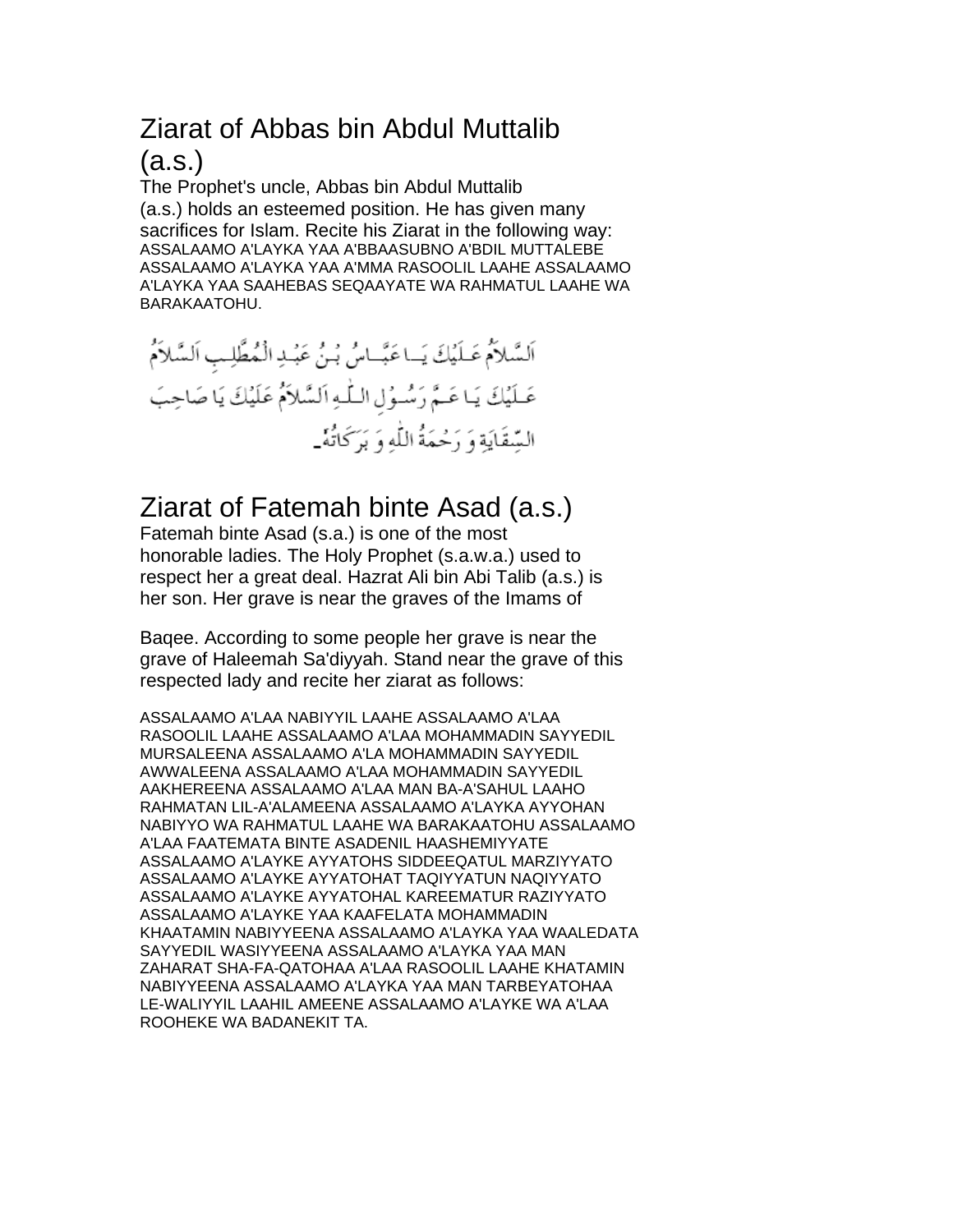Baqee. According to some people her grave is near the grave of Haleemah Sa'diyyah. Stand near the grave of this respected lady and recite her ziarat as follows:

الَسَّلاَمُ عَـلـِي نَبِيِّ اللَّهِ اَلسَّلاَمُ عَلَى رَسُوُلِ اللَّهِ اَلسَّلاَمُ عَـلْمِي مُحَمَّدٍ سَيِّدِ الْمُرْسَلِيْنَ اَلسَّلاَمُ عَلَى مُحَمَّدٍ سَيِّدِ الْاَوَّلِيْنَ اَلسَّلاَمُ عَـلـى مُـحَـمَّدٍ سَيِّدِ الْاخِرِيْنَ اَلسَّلاَمُ عَـٰلَى مَنْ بَعَثَهُ اللَّهُ رَحْمَةً لِلْعَالَمِيْنَ اَلسَّلاَمُ عَلَيْكَ ايُّهَا النَّبِيُّ وَ رَحْمَةُ اللَّهِ وَ بَرَكَاتُهُ اَلسَّلاَمُ عَلَى فَاطِمَةَ بِنْتِ اَسَدِ رَالُهَاشِمِيَّةِ اَلسَّلاَمُ عَلَيْكِ ايَّتُهَا الصِّدِّيْقَةُ الْمَرْضِيَّةُ السَّلاَمُ عَـلَيْكِ ايَّتُهَـا التَّـقِيَّةُ النَّقِيَّةُ السَّلاَمُ عَلَيْكِ ايَّتُهَا الْكَبِ يُمَةُ الرَّضِيَّةُ اَلسَّلاَمُ عَلَيْكِ يَا كَافِلَةَ مُحَمَّدٍ خَاتَمٍ النَّبِيِّيمْنَ اَلسَّلاَمُ عَلَيْكِ يَا وَالِدَةَ سَيِّدِ الْوَصِيِّيْنَ اَلسَّلاَمُ عَـلَيۡكِ يَـا مَـنۡ ظَهَـرَتۡ شَفَقَتُهَا عَلَى رَسُوۡلِ اللَّهِ خَاتَم النَّبِيِّيمْنَ اَلسَّلاَمُ عَلَيْكِ يَا مَنْ تَرْبِيَّهَا لِوَلِيِّ اللَّهِ الْآمِيْنِ السَّلاَمُ عَـلَيْكِ وَ عَـلى رُوُحِكِ وَ بَدَنِكِ الطَّاهِرِ السَّلاَمُ عَـلَيْكِ وَ عَلَى وَلَدِكَ وَ رَحْمَةُ اللَّهِ وَ بَرَكَاتُهُ اَشْهَدُ اَنَّكِ أَخْسَنُتِ الْكِفَالَةَ وَ أَدَّيْتِ الْإِمَانَةَ وَ اجْتَهَدُتِ فِيُ مَيرُضَياتِ السُّهُ وَ يَبَالَـغُتِ فِيُ حِفْظِ دَمِيْوُلِ اللَّهِ عَادِ فَةً بِحَبِّيهِ مُؤْمِنَةً بِصِدُقَهِ مُعْبَرِ فَةً بِنَبِهِ نَهِ مُسْتَبِصِرَةً بِنِعْمَتِهِ كَـافِـلَـةً بِتَـرْبِيَتِهِ مُشْفِقَةً عَلَى نَفْسِهِ وَاقِفَةً عَلَى خِدْمَتِهِ مُّـخْتَـادَةً رضَـاهُ وَ أَشْهَـدُ أَنَّكِ مَـضَيْتِ عَلَى الْإِيْمَانِ وَ التَّـمَسُّكِ بِـأَشْرَفِ الْأَدْيَانِ رَاضِيَةً مَرْضِيَّةً طَاهِرَةً زَكِيَّةً تَـقِيَّـةً نَـقِيَّـةً فَـرَضِيَ اللَّهُ عَنْكِ وَ اَرْضَاكِ وَجَعَلَ الْجَنَّةَ مَنْزِلِكِ وَ مَأْوِيكِ اللَّهُمَّ صَلَّ عَلى مُحَمَّدٍ وَ ال مُحَمَّدٍ وَ انْـفَـعُنِيُّ بِزِيَارَتِهَا وَ تَبَنَّنِيُّ عَلَى مَحَبَّتِهَا وَ لاَ تَحْرِمُنِيُّ شَفَـاعَتَهَـا وَ شَفَـاعَـةَ الْأَنِيَّةِ مِنْ ذُرِّيَّتِهَـا وَ ارْزُقْنِيُ مُرَافَقَتَهَا وَ احْشُرْنِيْ مَعَهَا وَ مَعَ أَوُلاَدِهَا الطَّاهِرِيْنَ اَلْتَلَهُـمَّ لاَ تَجْعَلُهُ اخِرَ الْعَهْدِ مِنْ زِيَارَتِيُ إِيَّاهَا وَ ارْزُقْنِيُ الْعَوُّ دَ اِلَيُهَا اَبَدًا مَا اَبُقَيْتَنِيُّ وَ إِذَا تَوَفَّيْتَنِيُّ فَاحْشُرُنِيُّ فِيُّ

#### Ziarat of the wives of the Holy Prophets (s.a.w.a.)

The respectful and pure wives of the Messenger of Allah (s.a.w.a.) are also buried in Bagee. According to the Holy Quran the blessed wives of the Prophet (s.a.w.a.) are the mothers of believers and their respect is obligatory for us. Recite the Ziarat of these esteemed ladies as follows:

ASSALAAMO A'LAYKUNNA YAA ZAWJAATE RASOOLIL LAAHE ASSALAAMO A'LAYKUNNA YAA ZAWJAATE NABIYYIL LAAHE UMMAHAATIL MOA-MENEENA WA RAHMATUL LAAHE WA BARAKAATOHU ALLAAHUMMAR-ZE A'NHUNNA WAR-FA' DARAJAATEHINNA WA AKRIM MAQAAMAHUNNA WA AJ-ZIL SAWAABAHUNNA AAMEENA YAA RABBAL A'ALAMEENA

اَلسَّــلامُ عَلَيْكُنَّ يَا زَوُجَاتِ رَسُوُلِ اللَّهِ اَلسَّـلاَمُ عَلَيْكُنَّ يَـا زَوُجَـاتٍ نَبِيِّ اللَّهِ أُمَّهَاتٍ الْمُؤْمِنِيْنَ وَ رَحْمَةُ اللَّهِ وَ بَرَكَاتُهُ اللَّهُمَّ ارْضِ عَنْهُنَّ وَ ارْفَعْ دَرَجَاتِهِنَّ وَ اَكْرِمُ مَقَامَهُنَّ وَ اَجْزِلْ ثَوَابَهُنَّ آمِيْنَ يَا رَبَّ الْعَالَمِيْنَ\_

Ziarat of Janab-e-Aqeel and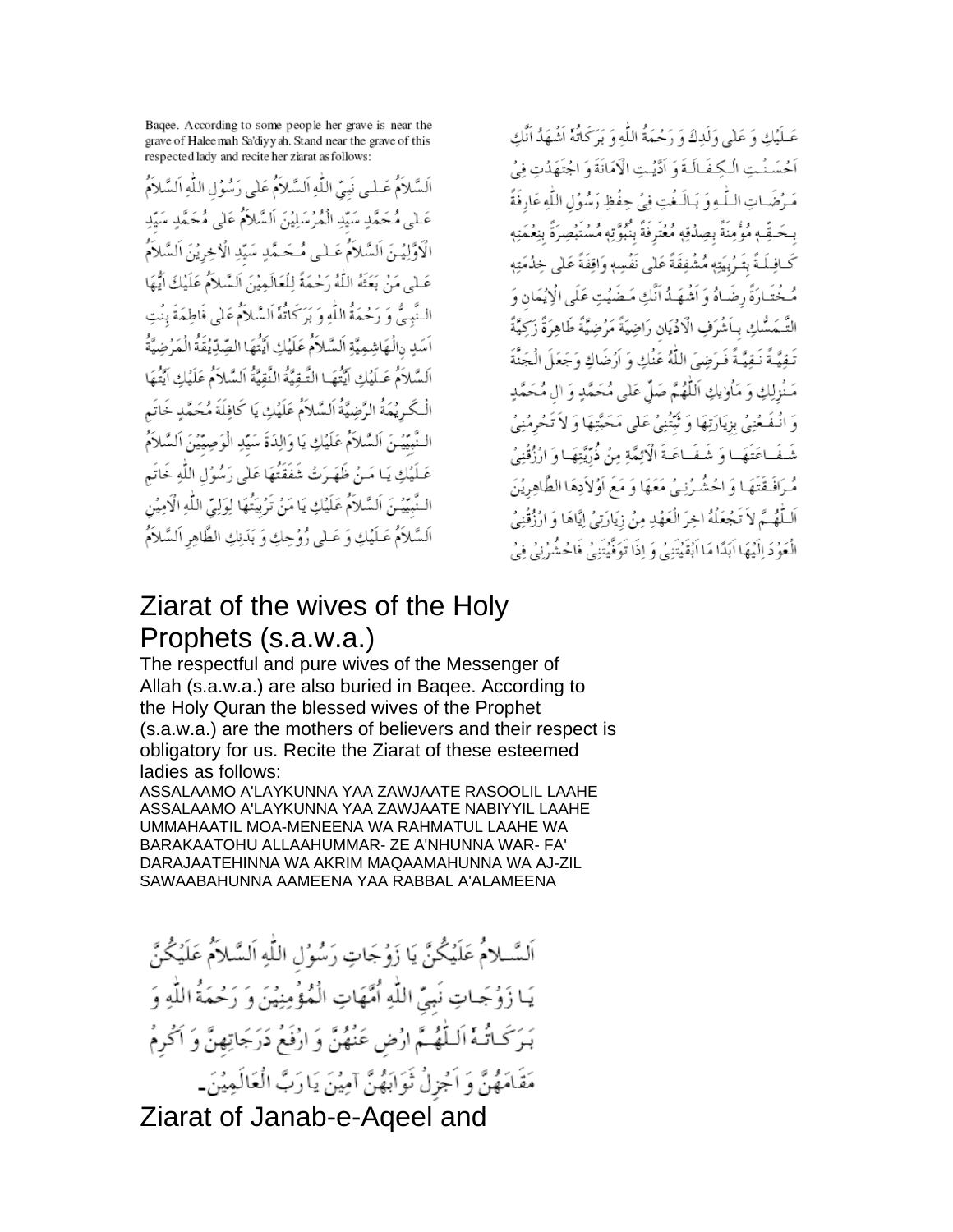# Janab-e-Abdullah bin Jafar

### at-Tayyar

Aqeel and Jafar at-Tayyar, both are the brothers of Hazrat Ali (a.s.). Abdullah bin Jafar Tayyar was the husband of Lady Zainab. The graves of these two personalities are in Baqee. Recite the Ziarat of these noble personages in the following words:

ASSALAAMO A'LAYKA YAA SAYYEDANAA YAA A'QEELABNA ABEE TAALEBIN ASSALAAMO A'LAYKA YABNA A'MME RASOOLIL LAAHE ASSALAAMO A'LAYKA YABNA A'MME NABIYYIL LAAHE ASSALAAMO A'LAYKA YABNA A'MME HABEEBIL LAAHE ASSALAAMO A'LAYKA YABNA A'MMIL MUSTAFAA ASSALAAMO A'LAYKA YAA AKHAA A'LIYYENIL MURTAZAA ASSALAAMO A'LAA A'BDIL LAAHIBNE JA'FARIT TAYYARE FIL JENAANE WA A'LAA MAN HAWLAKOMAA MIN ASHAABE RASOOLIL LAAHE RAZEYAL LAAHO TA-A'ALAA A'NKUM WA ARZAAKUM AHSANAR REZAA WA JA-A'LAL JANNATA MANZELAKUM WA MASKANAKUM WA MAHALLAKUM WA MAAWAAKUM ASSALAAMO A'LAYKUM WA RAHMATUL LAAHE WA BARAKAATOHU.

السَّلاَمُ عَـلَيْكَ يَـا سَيِّـدَنَا يَا عَقِيْلَ بُنَ اَبِيُطَالِبِ اَلسَّلاَمُ عَلَيْكَ يَابُنَ عَمّ رَسُوُلِ اللّٰهِ اَلسَّلاَمُ عَلَيْكَ يَابُنَ عَمّ نَبِيّ اللَّهِ اَلسَّلاَمُ عَلَيْكَ يَابُنَ عَمّ حَبِيْبِ اللَّهِ اَلسَّلاَمُ عَلَيْكَ يَسابُنَ عَسَمَ الْمُصُطَفَى اَلسَّلاَمُ عَلَيْكَ يَا اَخَا عَلِيِّ رِالْـمُـرْتَضْيِ اَلسَّلاَمُ عَلى عَبُدِ اللَّهِ بُنِ جَعُفَرِ الطَّيَّارِ فِي الْـجنَانِ وَعَلَى مَنْ حَوُلَكُمَا مِنْ اَصْحَابِ رَسُوُلِ اللَّهِ رَضِيَ الـلَّـهُ تَـعَـالٰی عَنْكُمُ وَ اَرْضَاكُمُ اَحْسَنَ الرِّضَا وَ جَعَلَ الْجَنَّةَ مَنْزِلَكُمْ وَ مَسْكَنَكُمْ وَ مَحَلَّكُمْ وَمَأْوٰيكُمُ اَلسَّلاَمُ عَلَيْكُمُ وَ رَحْمَةُ اللَّهِ وَ بَرَكَاتُهُ-

## Ziarat of Ibrahim, son of the Holy Prophet (s.a.w.a.)

Ibrahim, the Prophet's (s.a.w.a.) son passed away in childhood, which was a very sad event for the Messenger of Allah (s.a.w.a.) so much so that with tearful eyes he said:

#### **Although the heart is restless in his sorrow we do not say anything that may enrage Allah.**

This beloved son of the Prophet (s.a.w.a.) is buried in Baqee cemetery. One must stand by his grave and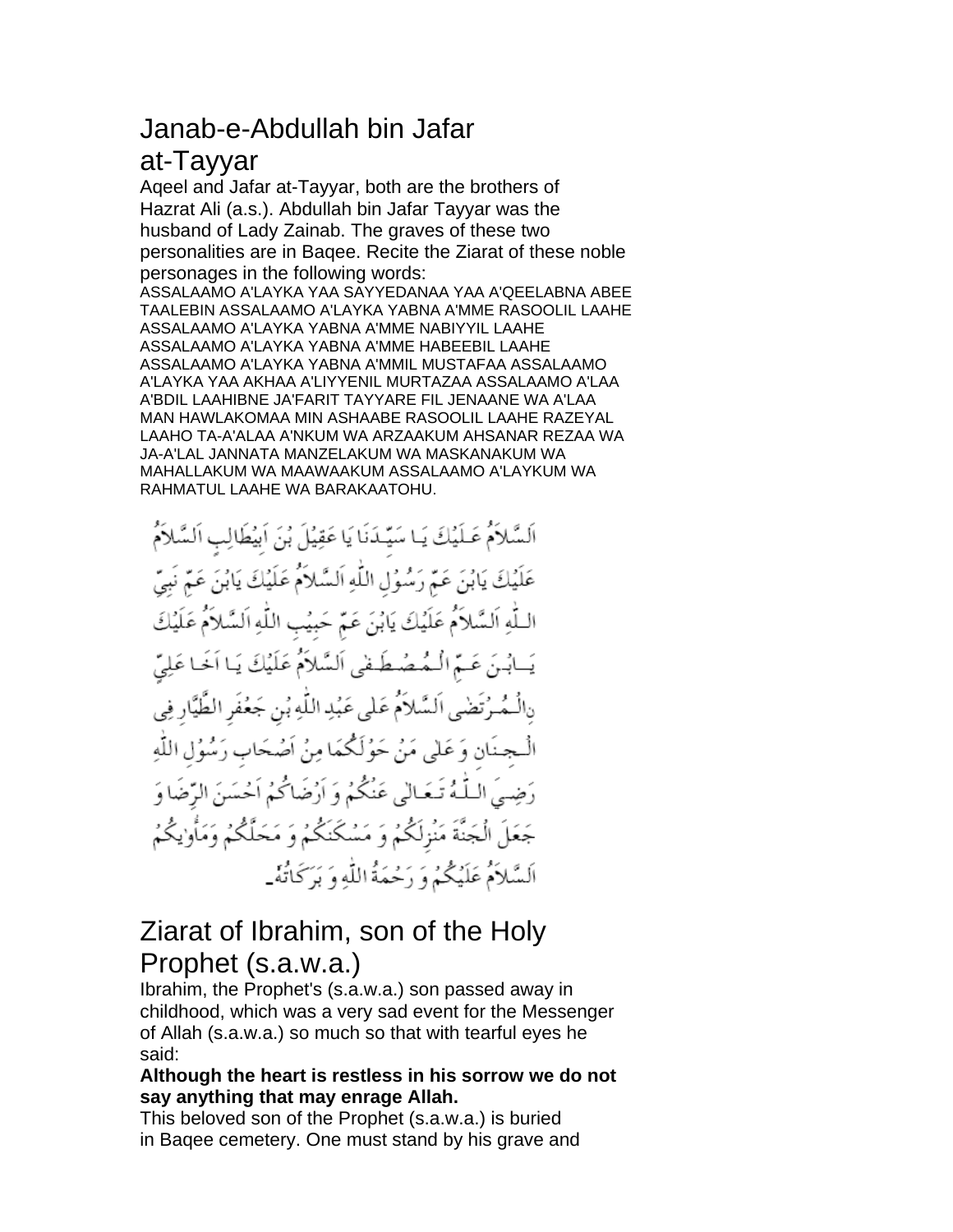#### recite his Ziarat as follows:

ASSALAAMO A'LAA RASOOLIL LAAHE ASSALAAMO A'LAA NABIYYIL LAAHE ASSALAAMO A'LAA HABEEBIL LAAHE ASSALAAMO A'LAA SAFIYYIL LAAHE ASSALAAMO A'LAA NAJIYYIL LAAHE ASSALAAMO A'LAA MOHAMMADIBNE A'BDIL LAAHE SAYYEDIL AMBEYAAA-E WA KHATAMIL MURSALEENA WA KHEYARATIL LAAHE MIN KHALQEHI FEE ARZEHI WA SAMAAA-EHI ASSALAAMO A'LAA JAMEE-E' AMBEYAAA-EHI WA ROSOLEHI ASSALAAMO A'LAA E'BAADIL LAAHIS SAALEHEENA ASSALAAMO A'LAYKA AYYATOHAR ROOHUZ ZAAKEYATO ASSALAAMO A'LAYKA AYYATOHAN NAFSUSH SHAREEFATO ASSALAAMO A'LAYKA AYYATOHAS SOLAALATUT TAAHERATO ASSALAAMO A'LAYKA AYYATOHAN NASAMATUZ ZAKIYYATO ASSALAAMO A'LAYKA YABNA KHAYRIL WARAA ASSALAAMO A'LAYKA YABNAN NABIYYIL MUJTABAA ASSALAAMO A'LAYKA YABNAL MAB-O'OSE ELAA KAAAF- FATIL WARAA ASSALAAMO A'LAYKA YABNAL BASHEERIN NAZEERE ASSALAAMO A'LAYKA YABNAS SERAAJIL MONEERI ASSALAAMO A'LAYKA YABNAL MOAYYATE

BIL-QUR-AAANE ASSALAAMO A'LAYKA YABNAL MURSALE ELAL INSE WAL JAAAN-NE ASSALAAMO A'LAYKA YABNA SAAHEBIR RAAYATE WAL-A'LAAMATE ASSALAAMO A'LAYKA YABNASH SHA-FEE-E' YAWMAL QEYAAMATE ASSALAAMO A'LAYKA YABNA MAN HABAAHUL LAAHO BIL-KARAAMATE ASSALAAMO A'LAYKA WA RAHMATUL LAAHE WA BARAKAATOHU ASH-HADO ANNAKA QADIKH TAARAL LAAHO LAKA DAARA IN-A'AMEHI QABLA AYN YAKTOBA A'LAYKA AHKAAMAHU AW YOKALLEFAKA HALAALAHU WA HARAAMAHU FA-NAQALAKA ELAYHE TAYYEBAN ZAAKEYAN MARZIYYAN TAAHERAN MIN KULLE NAJASIN MOQADDASAN MIN KULLE DANASIN WA BAWWA-A-KA JANNATAL MAAWAA WA RA-FA-A'KA ELAD DARAJAATIL O'LAA WA SALLAL LAAHO A'LAYKA SALAATAN TAQARROBEHAA A'YNO RASOOLEHI WA TOBALLEGHOHU AKBARA MAA-MOOLEHI ALLAAHUMMAJ-A'L AFZALA SALAWAATEKA WA AZKAAHAA WA ANMAA BARAKAATEKA WA AWFAAHAA A'LAA RASOOLEKA WA NABIYYEKA WA KHEYARATEKA MIN KHALQEKA MOHAMMADIN KHAATAMIN NABIYYEENA WA A'LAA MAN NASALA MIN AWLAADEHIT TAYYEBEENA WA A'LAA MAN KHALLAFA MIN I'TRATEHIT TAAHEREENA BE RAHMATEKA YAA ARHAMAR RAAHEMEENA ALLAAHUMMA INNEE AS-ALOKA BE-HAQQE MOHAMMADIN SAFIYYEKA WA IBRAAHEEMA NAJLE NABIYYEKA AN TAJ-A'LA SA'YEE BEHIM MASHKOORAN WA ZAMBEE BEHIM MAGHFOORAN WA HAYAATEE BEHIM SA-E'EDATAN WA A'AFEYATEE WA OMOOREE BEHIM MAS-O'ODATAN WA SHO-OONEE BEHIM MAHMOODATAN ALLAAHUMMA WA-AHSIN LEYAT TAWFEEQA WA NAFFIS A'NNEE KULLA HAMMIN WA ZEEQIN ALLAAHUMMA JANNIBNEE E'QAABAKA WAM-NAHNEE SAWAABAKA WA AS-KINNEE J ENAANAKA WAR-ZUQNEE RIZWAANAKA WA AMAANAKA WA ASHRIK LEE FEE SAALEHE DO-A'AA-EE WAALEDAYYA WA WULDEE WA JAMEE-A'L MOA-MENEENA WAL-MOA-MENAATIL AHYAAA-A MINHUM WAL-AMWAATA INNAKA WALIYYUL BAAQEYAATIS SAALEHAATE AAMEENA RABBAL A'ALAMEENA.

#### Ziarat of the Martyrs of Ohod and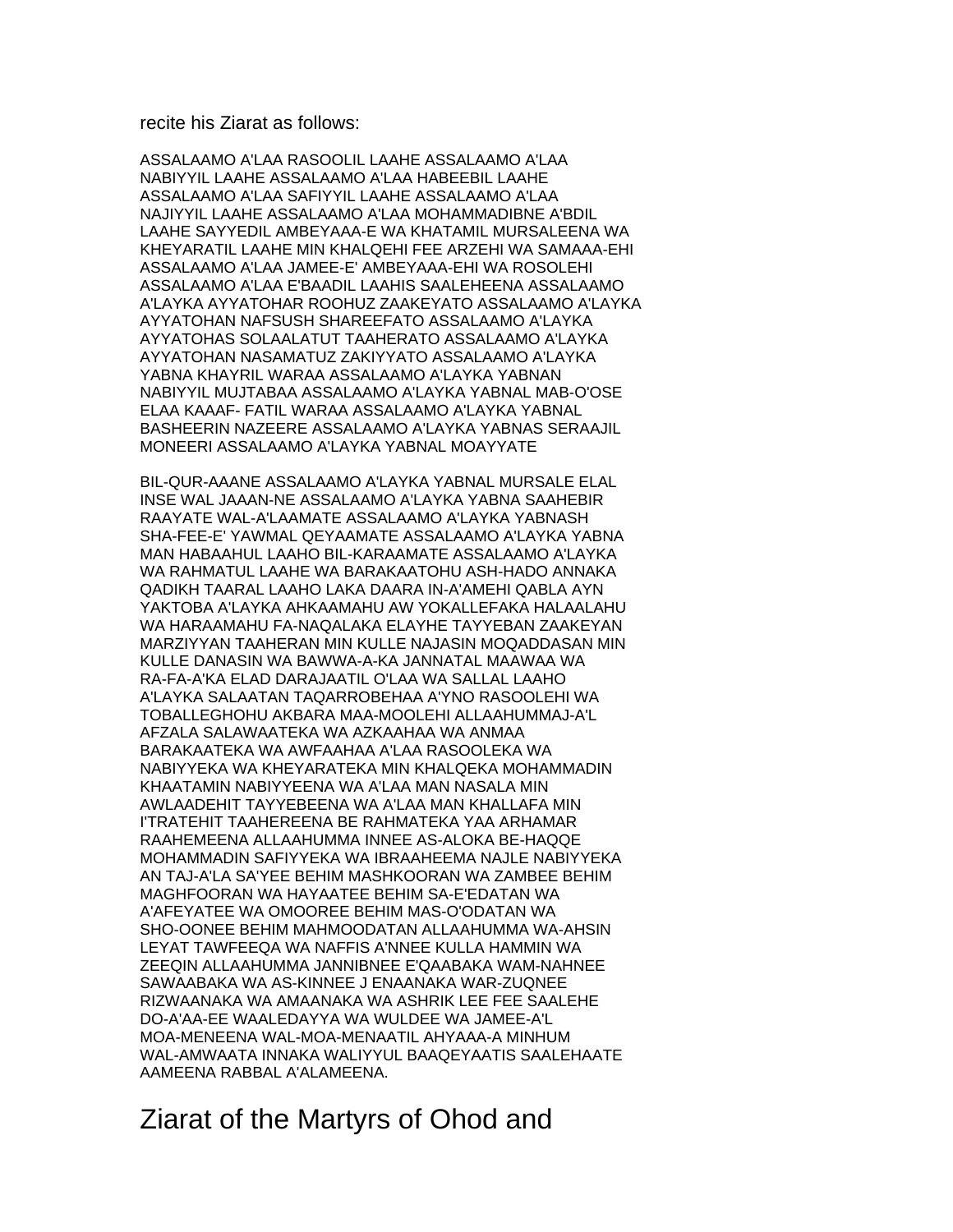## the Event of Hurrah in Baqee

Baqee is having an eventful history and a large number of holy warriors are buried therein. These include those who were injured during the Battle of Ohod but they achieved martyrdom after returning to Medina. Then they were buried in Baqee.

The martyrs of the Event of Hurrah are also buried in Baqee. After the tragedy of Kerbala and the martyrdom of Imam Husain (a.s.) and his companions, the people of Medina revolted against the Umayyad rule and dethroned the governor of Medina. Yazid sent a large army to suppress the revolt and his army plundered Medina for three days continuously, killing people and looting their property and the honor of their women. Thousands perished in this attack including 80 companions of the Holy Prophet (s.a.w.a.) and 700 children of the Ansaar and Mohaajereen (Helpers and Emigrants). This incident is famous as "Hurrah". The martyrs of this attack are buried in Baqee.

Recite the Ziarat of the martyrs of Ohod and the event of Hurrah in the following manner:

ASSALAAMO A'LAYKUM YAA SHOHADAAA-O YAA SO-A'A-DAAA-O YAA NOJABAAA-O YAA NOQABAAA-O YAA AHLAS SIDQE WAL-WAFAAA-E ASSALAAMO A'LAYKUM YAA MOJAAHEDOONA FEE SABEELIL LAAHE HAQQA J EHAADEHI ASSALAAMO A'LAYKUM BEMAA SABARTUM FA-NE'MA U'QBAD DAARE ASSALAAMO A'LAYKUM YAA SHO-HADAAA-O KAAAFFATAN AAAMMATAN WA RAHMATUL LAAHE WA BARAKAATOHU.

## Ziarat of Ismail bin Imam Jafar Sadiq (a.s.)

Ismail, was the elder son of Imam Jafar Sadiq (a.s.). Some Shias considered him as the seventh Imam. This sect is known as Ismailis, although the deceased himself had belief in the Imamate of his brother, Imam Musa Kazim (a.s.). Imam Kazim (a.s.) also respected him. The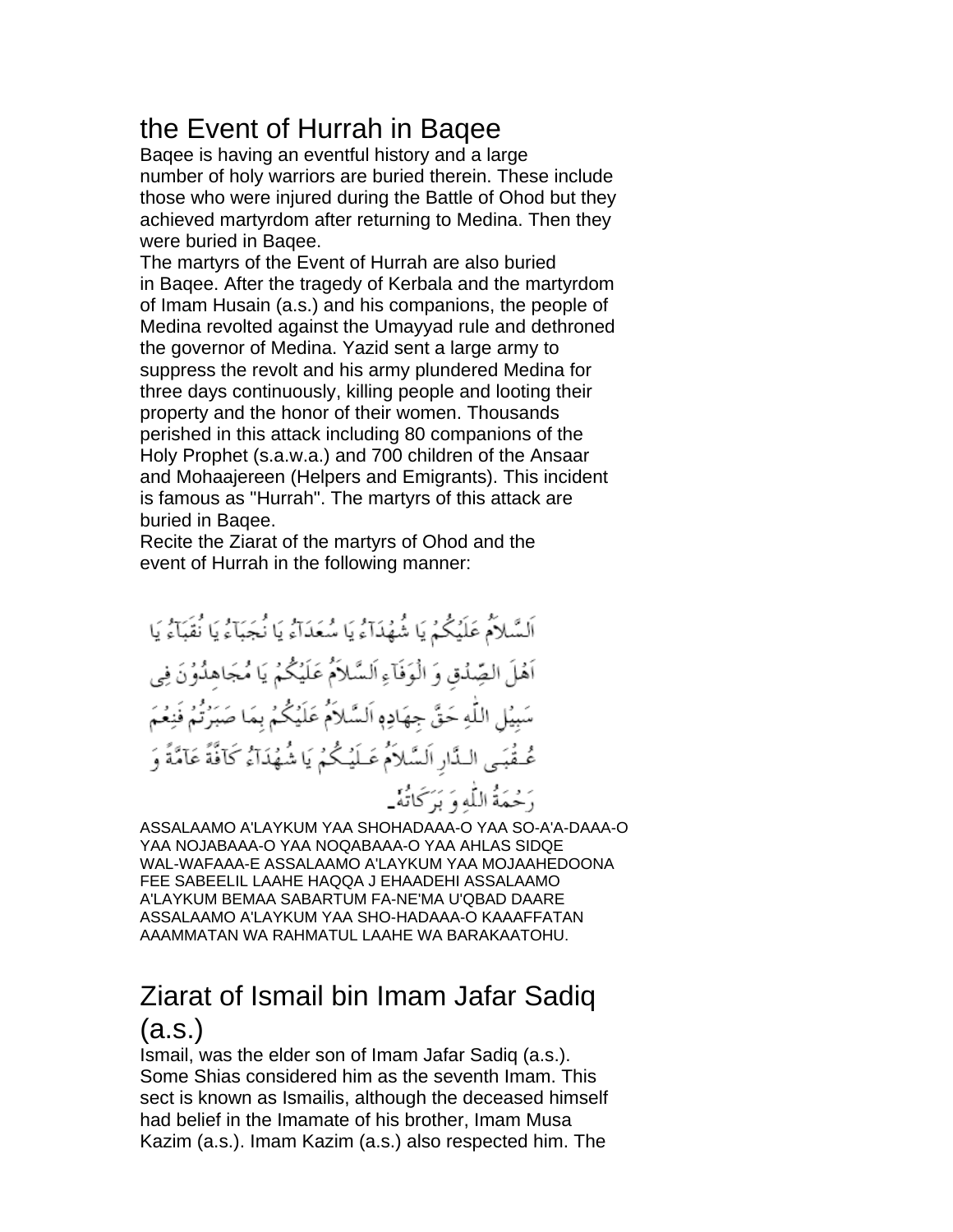Ziarat of Ismail is as follows:

ASSALAAMO A'LAA JADDEKAL MUSTAFAA ASSALAAMO A'LAA ABEEKAL MURTAZAR REZAA ASSALAAMO A'LAS SAYYEDAYNIL HASANE WAL HUSAYNE ASSALAAMO A'LAA KHADEEJATA UMMIL MOA-MENEENA UMME SAYYEDATE NESAAA-IL A'ALAMEENA ASSALAAMO A'LAA FAATEMATA UMMAL A-IMMATIT TAAHEREENA

ASSALAAMO A'LAN NOFOOSIL FAAKHERATE BOHOORIL O'LOOMIZ ZAAKHERATE SHO-FA-A'AA-EE FIL AAKHERATE WA AWLEYAAA-EE I'NDA A'WDIR ROOHE ELAL E'ZAAMIN NAKHERATE A-IMMATIL KHALQE WA WOLAATIL KHALQE ASSALAAMO A'LAYKA AYYOHASH SHAKSUSH SHAREEO ISMAA-E'ELUBNO MAWLAANAA JA'FARIBNE MOHAMMADENIS SAADEQIT TAAHERIL KAREEME ASH-HADO AN LAA ELAAHA ILLAL LAAHO WA ANNA MOHAMMADN A'BDOHU WA MUSTAFAAHO WA ANNA A'LIYYAN WALIYYOHU WA MUJTABAAHO ANNAL IMAAMATA FEE WULDEHI ELAA YAWMID DEENE NA'LAMO ZAALEKA I'LMAL YAQEENE WA NAHNO LE-ZAALEKA MO'TAQEDOONA WA FEE NASREHIM MUJTAHEDOONA.

### Ziarat of Haleemah Sa'diyyah (r.a.)

Haleemah Sa'diyyah was the foster mother of the Holy Prophet (s.a.w.a.). She took the Holy Prophet (s.a.w.a.) from his grandfather, Abdul Muttalib (a.s.) to her tribe outside Mecca. She nursed him and brought him up there. She was a very kind and affectionate lady. She had the esteemed honour of being the foster mother of the Messenger of Allah (s.a.w.a.) .

The Holy Prophet (s.a.w.a.) also used to respect her. The Ziarat of this respectable lady is recited in the following words:

ASSALAAMO A'LAYKE YAA UMMA RASOOLIL LAAHE ASSALAAMO A'LAYKE YAA UMMA SAFIYYIL LAAHE ASSALAAMO A'LAYKE YAA UMMA HABEEBIL LAAHE ASSALAAMO A'LAYKE YAA UMMAL MUSTAFAA ASSALAAMO A'LAYKE YAA MURZE-A'TA RASOOLIL LAAHE ASSALAAMO A'LAYKE YAA HALEEMATAS SA'DIYYATE FA-RAZEYAL LAAHO TA-A'ALAA A'NKE WA ARZAAKE WA JA-A'LAL JANNATA MANZELAKE WA MAAWAAKE WA RAHMATUL LAAHE WA BARAKAATOHU.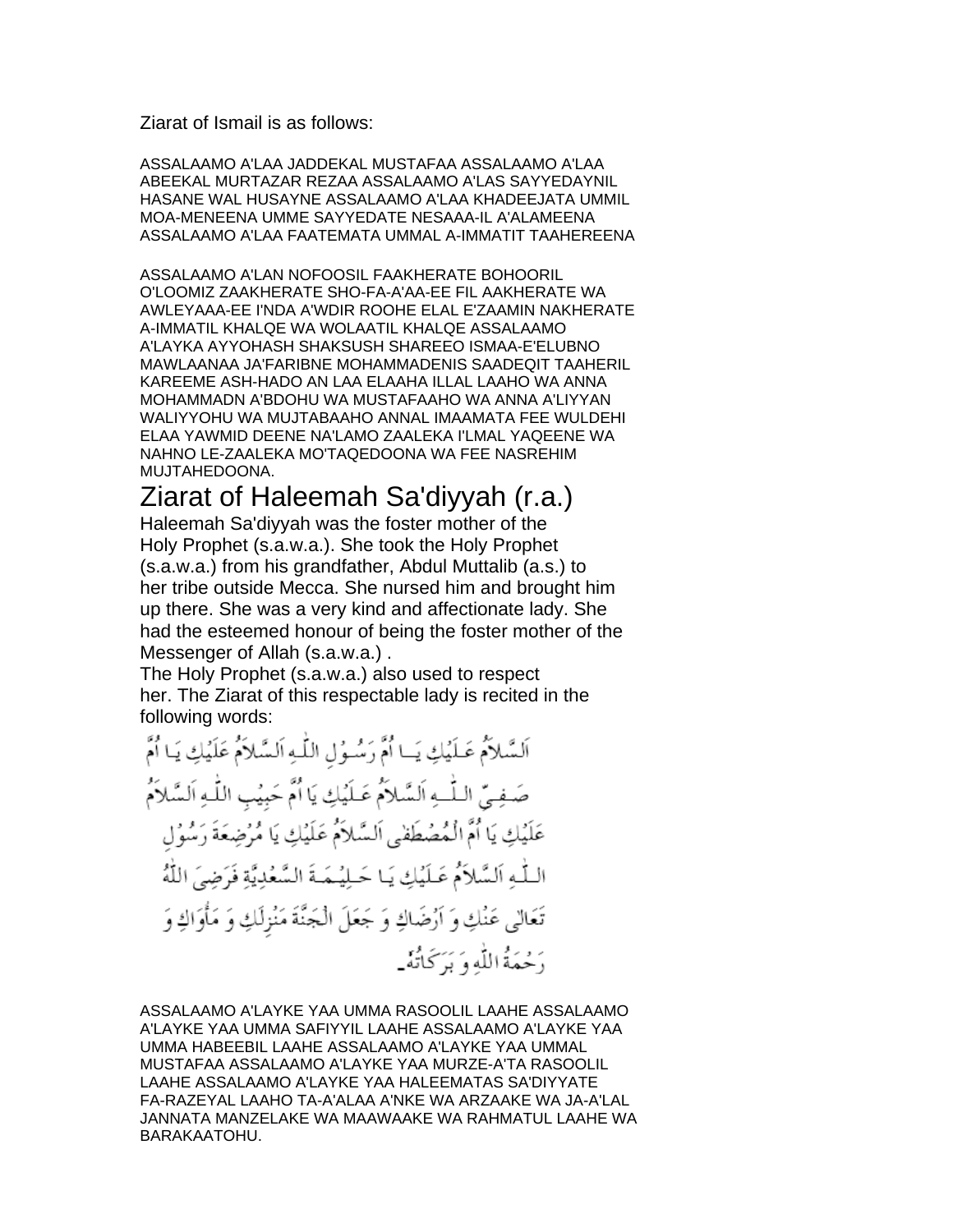### Ziarat of the Paternal Aunts (Father's sisters) of the Holy Prophet (s.a.w.a.)

The graves of these ladies: Safiya and Ateka and that of Hazrat Abbas's (a.s.) mother, Ummul Baneen are near each other in Baqee. Safiya was a very brave and virtuous lady and she was also a poetess. She accepted Islam in the initial stage. She paid allegiance to the Prophet (s.a.) and migrated to Medina with him. She was also present in the Battles of Ohod and Khandaq. She passed away in 20 A.H. at the age of 73. Ateka was a very honest lady. She is included amongst the companions of the Prophet (s.a.w.a.) and she also migrated to Medina with him.

Recite the Ziarat of these two aunts of the Holy Prophet in the following words:

اَلسَّلاَمُ عَلَيْكُمَا يَا عَمَّتَيْ رَسُوُلِ اللَّهِ اَلسَّلاَمُ عَلَيْكُمَا يَا عَـمَّتَـىٰ نَبِـىِّ اللَّهِ اَلسَّلاَمُ عَلَيْكُمَا يَا عَمَّتَىٰ حَبِيْبِ اللَّهِ اَلسَّلاَمُ عَـلَيْـكُمَا يَا عَمَّتَى الْمُصُطَفىٰ رَضِيَ اللَّهُ تَعَالَىٰ عَنْكُمَا وَ جَعَلَ الجَنَّةَ مَنْزِلَكُمَا وَ رَحْمَةُ اللَّهِ وَ بَرَكَاتُهُ-

ASSALAAMO A'LAYKOMAA YAA A'MMATAY RASOOLIL LAAHE ASSALAAMO A'LAYKOMAA YAA A'MMATAY NABIYYIL LAAHE ASSALAAMO A'LAYKOMAA YAA A'MMATAY HABEEBIL LAAHE ASSALAAMO A'LAYKOMAA YAA A'MMATAYIL MUSTAFAA RAZEYALLAAHO TA-A'ALAA A'NKOMAA WA JA-A'LAL JANNATA MANZELAKOMAA WA RAHMATUL LAAHE WA BARAKAATOHU.

## Ziarat of Ummul Baneen (a.s.) - Mother of Hazrat Abbas (a.s.)

The name of Ummul Baneen is Fatemah, the daughter of Hezaam. She was an extremely righteous, valiant, religious, accomplished and sincere lady. After the martyrdom of Hazrat Fatemah Zahra (s.a.) , she became the wife of Hazrat Ali (a.s.). She gave birth to four sons

Abbas, Abdullah, Jafar and Usmaan. All of them fought on the side of Imam Husain (a.s.) and achieved martyrdom. Ummul Baneen used to mourn on her four sons and other martyrs of Kerbala. She also composed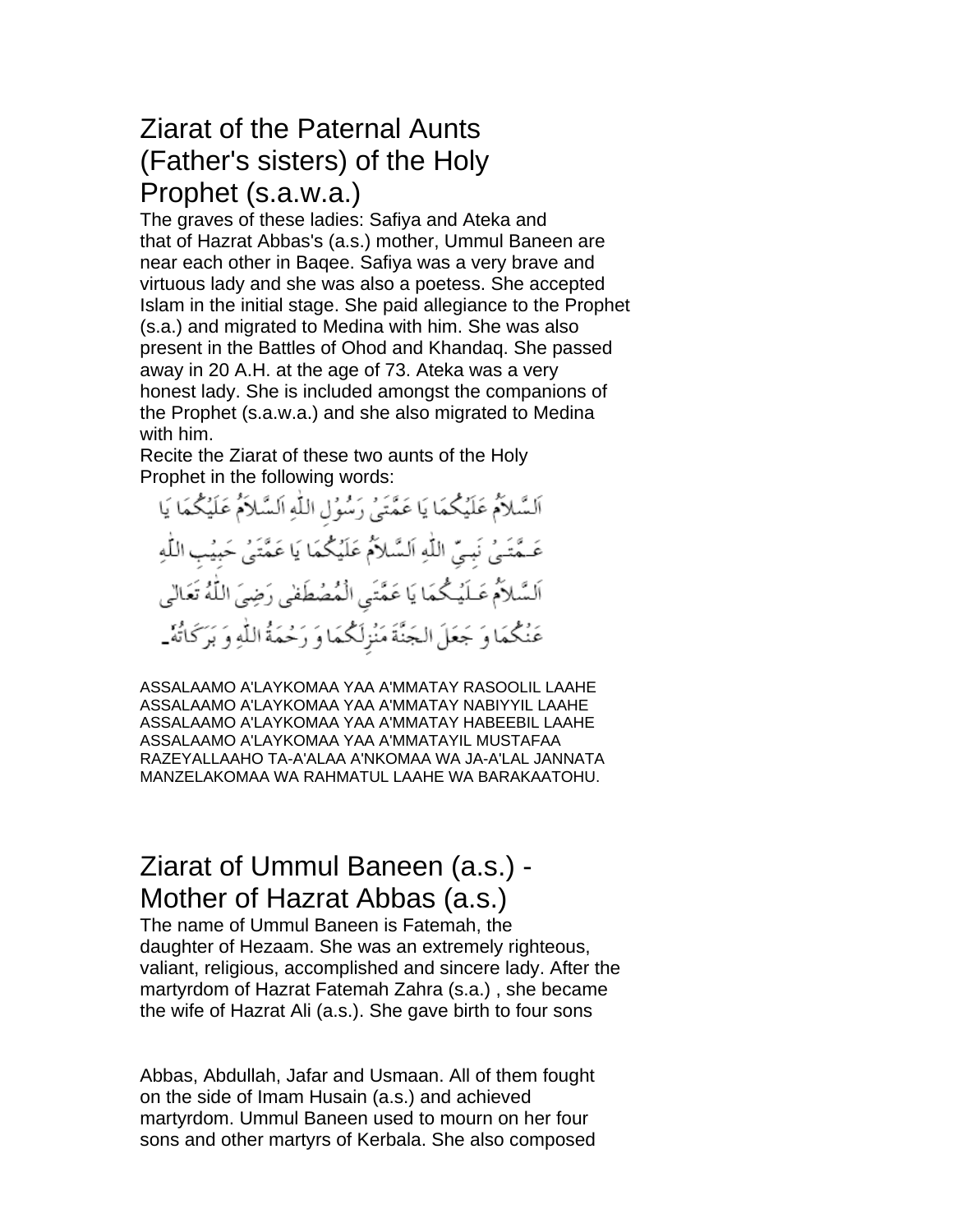'Marsiyas' (Poems of sorrow) in their honour and thus she was the one who has kept the memory of Kerbala alive. Recite the Ziarat of Ummul Baneen (a.s.) as follows:

ASSALAAMO A'LAYKE YAA ZAWJATA WALIYYIL LAAHE ASSALAAMO A'LAYKE YAA ZAWJATA AMEERIL MOA-MENEENA ASSALAAMO A'LAYKE YAA UMMAL BANEENA ASSALAAMO A'LAYKE YAA UMMAL A'BBAASIBNE AMEERIL MOA-MENEENA A'LIYYIBNE ABEE TAALEBIN RAZEYAL LAAHO TA-A'ALAA A'NKE WA JA-A'LAL JANNATA MANZELAKE WA MAAWAAKE WA RAHMATUL LAAHE WA BARAKAATOHU

#### Ziarat of Hazrat Abdullah, Father of the Holy Prophet (s.a.w.a.)

The Prophet's (s.a.w.a.) father passed away on the return journey from Syria before the Prophet (s.a.w.a.) was born. His grave is near the 'Saabiq Baazaar'. In the present time it is approximately opposite 'Baabus Salaam', at the place of prayer. His Ziarat is as follows: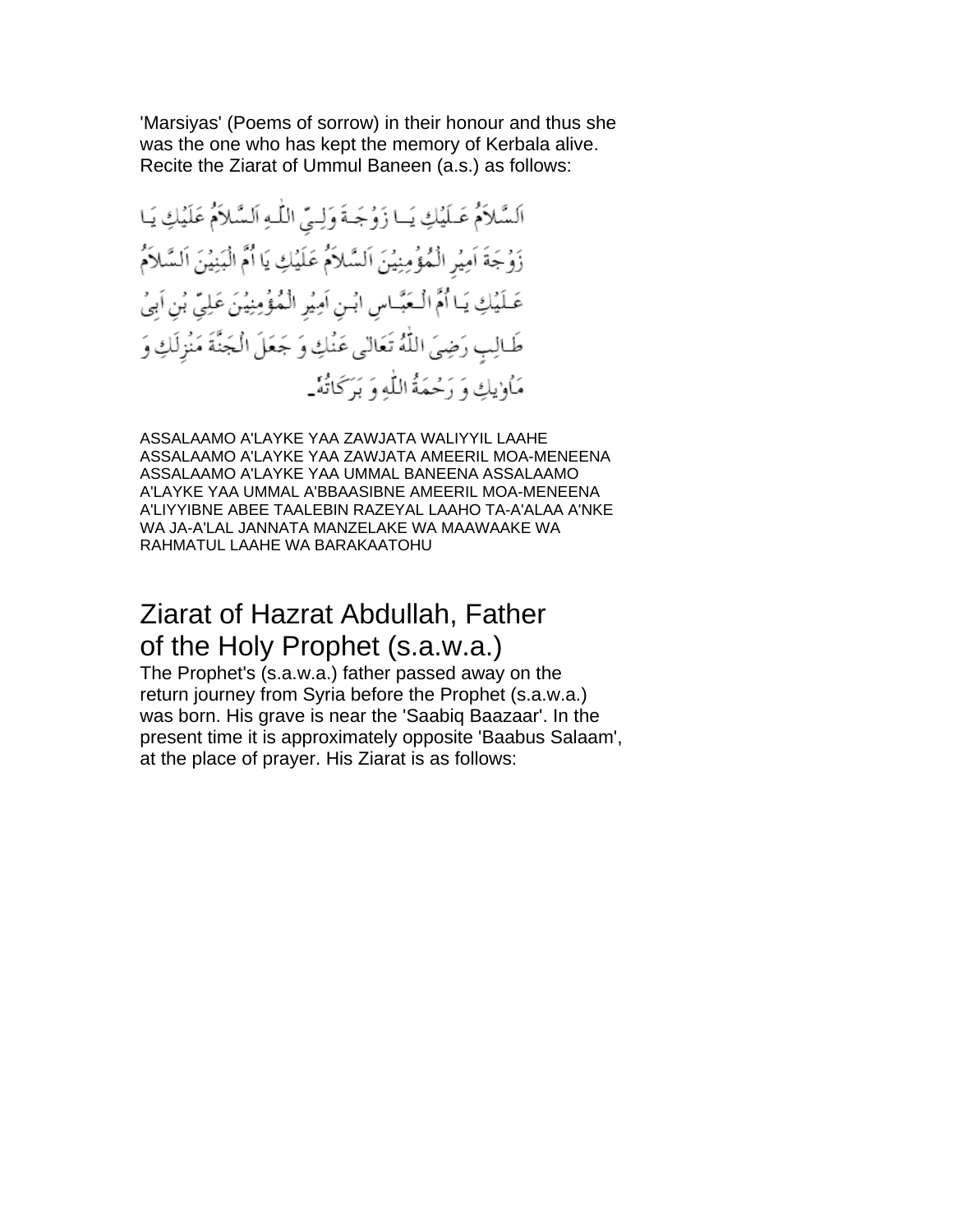السَّلاَمُ عَـلَيْكَ يَـا وَلِـيَّ اللَّهِ اَلسَّلاَمُ عَلَيْكَ يَا اَمِيْنَ اللَّهِ السَّلاَمُ عَـلَيْكَ يَـا نُـوُرَ الـلَّهِ اَلسَّلاَمُ عَلَيْكَ يَا مُسْتَوُدَعَ نُـوُر رَسُـوُل الـلّـهِ اَلسَّلاَمُ عَلَيْكَ يَا وَالِدَ خَاتَمِ الْأَنْبِيَآءِ عَـلَيْكَ يَـا مَـن انْتَهْـي اِلَيْــهِ الْـوَدِيْعَةُ وَ الْاَمَانَةُ السلام بِلاَمَ عَبِلَيْكَ يَبَامَنُ أَوُدَ عَ اللَّهُ فِي صُلْبِهِ الطَّيِّب الطَّاهر الْمَكِيْنِ نُوْرَ رَسُوُلِ اللَّهِ الصَّادِقَ الْامِيْنِ اَلسَّلاَمَ عَلَيْكَ يَا وَالِدَ سَيِّدِ الْاَنْبِيَاءِ وَ الْمُرْسَلِيْنَ أَشُهَـٰدُ أَنَّكَ قَـٰدُ حَـفـَظَـٰتَ الْوَصِيَّةَ وَ أَدَّيْتَ الْإِمَانَةَ عَنْ رَبَّ الْبَعَالَمِيْنَ فِي رَسُولِهِ وَ كُنْتَ فِي دِيْنِكَ عَلَى يَقِيْنِ اتَّبَعْتَ دِيْنَ اللَّـهِ عَلٰى مِنْهَاجِ جَدِّكَ وَ أَنشُهَـدُ أَنَّكَ

يا السُّلَّه في حَيَاتِكَ وَ بَعُدَ وَفَاتِكَ عَلَى اللَّـٰهِ فِي رَسُّـٰوُلِهِ وَ أَقْرَرْتَ وَ صَدَّقَتَ بِنَبُوَّةٍ 4 عَسْلَيْـه وَ آلـهِ وَ ولاَيَةِ امِيْر ﻪ ﺻَﻠَﺮٍ اﻟﻠّ ـهِ السَّلاَمَ وَ الْإِئِمَّةِ الطَّاهِرِيْنَ عَلَيْهِمُ السَّلاَمُ فَـصَـلَّـى الـلَّهُ عَلَيْكَ حَيًّا وَ مَيِّتًا وَ رَحْمَةُ اللَّهِ وَ بَرَكَاتَهُ<mark>۔</mark>

ASSALAAMO A'LAYKA YAA WALIYYAL LAAHE ASSALAAMO A'LAYKA YAA AMEENAL LAAHE ASSALAAMO A'LAYKA YAA NOORAL LAAHE ASSALAAMO A'LAYKA YAA MUSTAWDA-A' NOORE RASOOLIL LAAHE ASSALAAMO A'LAYKA YAA WAALEDA KHAATAMIL AMBEYAAA-E ASSALAAMO A'LAYKA YAA MANIN-TAHAA ELAYHIL WADEE-A'TO WAL AMAANATUL MANEE-A'TO ASSALAAMO A'LAYKA YAA MAN AW-DA-A'L LAAHO FEE SULBEHIT TAYYEBUT TAAHERIL MAKEENE NOORA RASOOLIL LAAHIS SAADEQIL AMEENE ASSALAAMO A'LAYKA YAA WAALEDA SAYYEDIL AMBEYAAA-E WAL-MURSALEENA ASH-HADO ANNAKA QAD HAFIZTAL WASIYYATA WA ADDAYTAL AMAANATA A'N RABBIL A'ALAMEENA FEE RASOOLEHI WA KUNTA FEE DEENEKA A'LAA YAQEENE WA ASH-HADO ANNAKAT TA-BA'TA DEENAL LAAHE A'LAA MINHAAJ E JADDEKA IBRAAHEEMA KHALEELIL LAAHE FEE HAYAATEKA WA BA'DA WAFAATEKA A'LAA MARZAATIL LAAHE FEE RASOOLEHI WA AQRARTA WA SADDAQTA BE-NOBUWWATE RASOOLIL LAAHE SALLAL LAAHO A'LAYHE WA AALEHI WA WELAAYATE AMEERIL MOA-MENEENA A'LAYHIS SALAAMO WAL-A-IMMATIT TAAHEREENA A'LAYHEMUS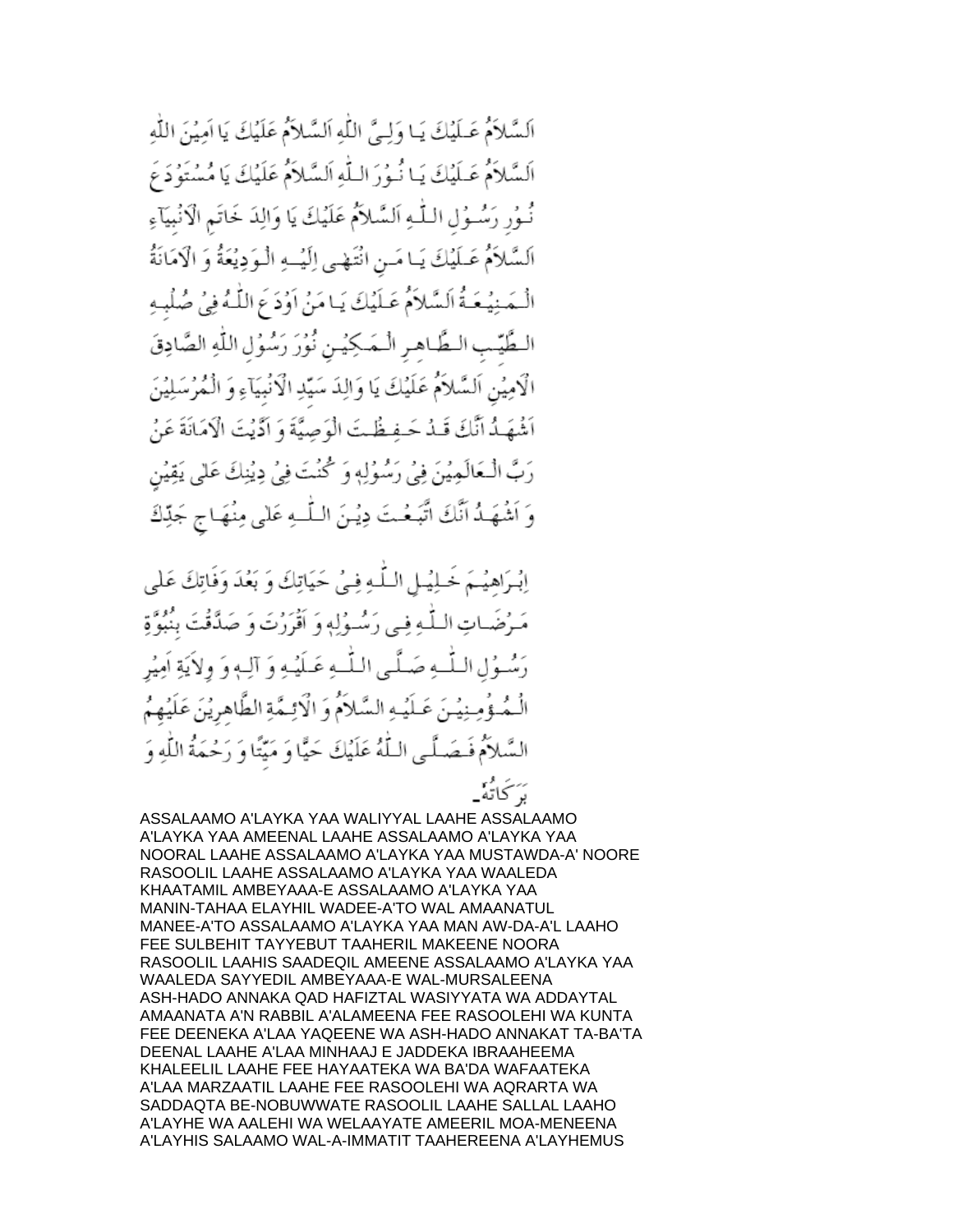#### SALAAMO FA-SALLAL LAAHO A'LAYKA HAYYAN WA MAYYETAN WA RAHMATUL LAAHE WA BARAKAATOHU.

# Excellence of the Ziarat of

#### Hazrat Hamza (r.a.) and other Martyrs of Ohod

Fakhrul Mohaqqeqeen has written in 'Fakhriyah': The Ziarat of Hazrat Hamza (r.a.) and other Martyrs of Ohod is recommended in Ohod. It is narrated from the Holy Prophet (s.a.w.a.) that he (s.a.w.a.) said,

#### **One who does my Ziarat but does not do the Ziarat of my uncle, angers me.**

Shaykh Mufeed (r.a.) writes that the Prophet (s.a.w.a.) has ordered us to perform the Ziarat of the grave of Hazrat Hamza (r.a.) . The Prophet (s.a.w.a.) himself used to accord importance to the Ziarat of Hazrat Hamza (r.a.) and other martyrs. After the passing away of the Messenger of Allah (s.a.w.a.) , Hazrat Fatemah Zahra (s.a.) used to regularly perform the Ziarat of their graves. In the lifetime of the Holy Prophet (s.a.w.a.) it had become a practice (Sunnat) for the Muslims to go for the Ziarat of the Prophet's uncle.

It is narrated in a tradition that Hazrat Fatemah Zahra (s.a.) lived for only 75 days after the death of Holy Prophet (s.a.w.a.). In this period she was not seen smiling. On Saturdays and Thursdays she used to visit the graves of the martyrs of Ohod and say:

#### **On this side Holy Prophet (s.a.w.a.) was there and on that side polytheists were there.**

In other tradition, it is mentioned that she (a.s.) used to perform namaz there. The number of martyrs of Ohod is approximately 70. Amongst them are Hazrat Hamza, Abdullah bin Jahash, Musa'b bin Omair, Ammaar bin Ziyad and Shammaas bin Usmaan. When you go for the Ziarat of Hazrat Hamza (r.a.), recite it as follows: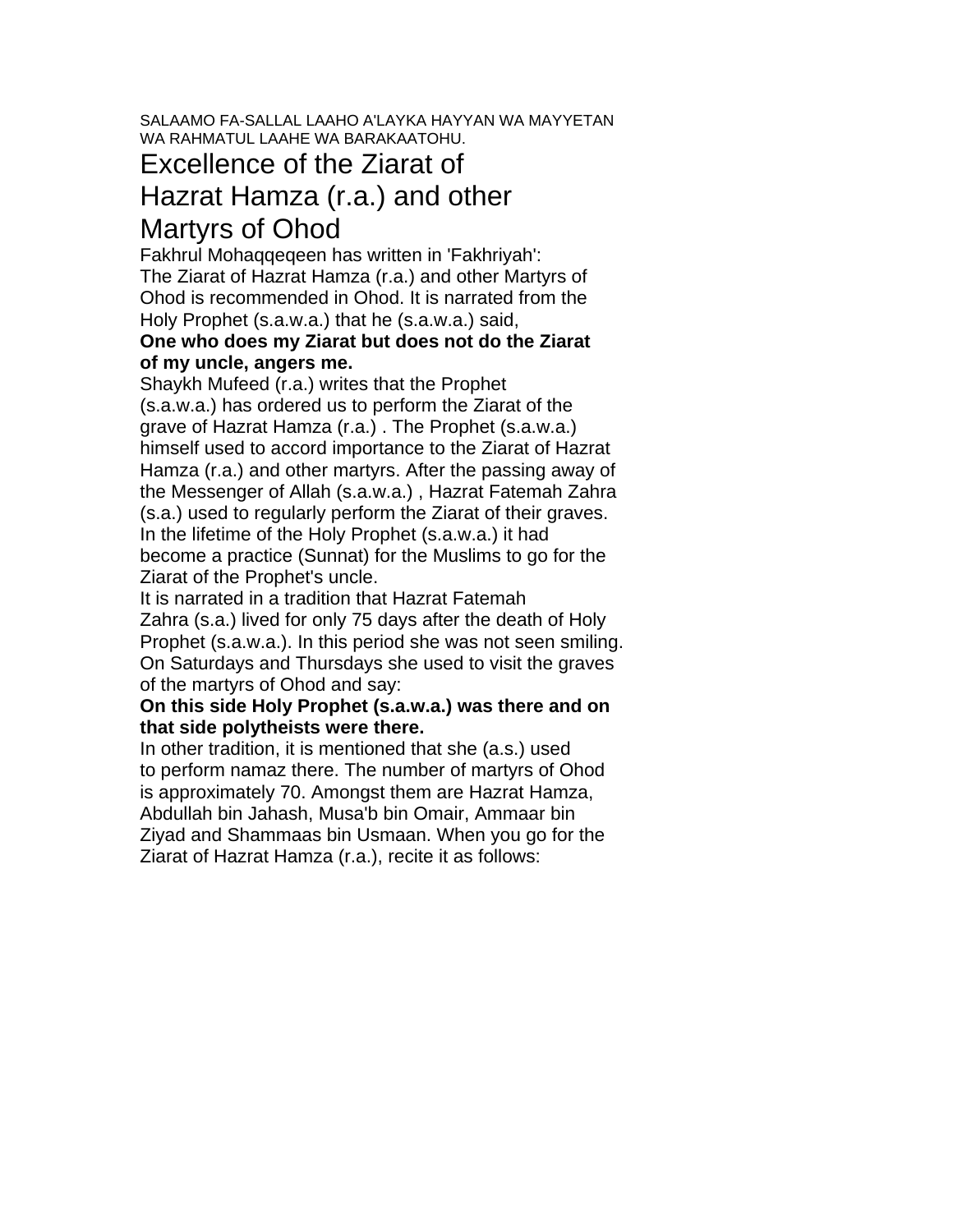اَلسَّلاَمُ عَـلَيْكَ يَـاعَـمَّ رَسُوُلِ اللَّهِ صَلَّى اللَّهُ عَلَيْهِ وَ الِهِ اَلسَّلاَمُ عَـلَيْكَ يَـا خَيْرَ الشُّهُدَآءِ اَلسَّلاَمُ عَلَيْكَ يَا اَسَدَ اللَّــٰهِ وَ اَسَدَ رَسُوُلِهِ اَشْهَدُ اَنَّكَ قَدْ جَاهَدُتَ فِيُ اللَّهِ عَزَّ وَ جَـلَّ وَ جُـدُتَ بِنَـفُسِكَ وَ نَـصَـحْتَ رَسُوُلَ اللَّـهِ وَ كُنْتَ فِهُمَا عِنْدَ اللَّهِ سُبُحَانَهُ رَاغِبًا بِأَبِيُ أَنْتَ وَ أُمِّيُ اَتَيْتُكَ مُتَـقَـرِبًـا اِلْـي رَسُـوُلِ الـلَّهِ صَلَّى اللَّهُ عَلَيْهِ وَ الِهِ بِذْلِكَ رَاغِبًا إِلَيْكَ فِي الشَّفَاعَةِ اَبُتَغِيُّ بِزِيَارَتِكَ خَلاَصَ نَفْسِيُ مُتَعَوِّذاً بِكَ مِنْ نَارِ اسْتَحَقَّهَا مِثْلِيُ بِمَا جَنَيْتُ عَـلْمِي نَـفُسِـيُ هَـارِبًـا مِـنُ ذُنُوُبِيَ الَّتِيُ احْتَطَبْتُٰهَا عَلَى ظَهُرِيُ فَـرْعًـا إِلَيْكَ رَجَـآءَ رَحْمَةِ رَبِّيُ اَتَّيْتُكَ مِنُ شُقَّةٍ بَعِيْدَةٍ طَالِبًا فَكَاكَ رَقَبَتِيْ مِنَ النَّارِ وَ قَدْ اَوُقَرَتْ ظَهْرِيُ دُّنُوبِيُّ وَ أَتَيُتُ مَـا أَسُخَطَ رَبِّيُ وَ لَـٰمٍ أَجِدُ أَحَدًّا أَفْزَعُ اِلَيْهِ خَيْرًا لِيُ مِنْكُمُ اَهْلَ بَيْتِ الرَّحْمَةِ فَكُنْ لِيُ شَفِيْعاً يَوُمَ فَقْرَىٰ و حَاجَتِنِي فَقَدْ سِرُتُ اِلَيْكَ مَحْزُونًا وَ آتَيْتُكَ مَكْرُوْبًا وَ سَكَبْتُ عَبْرَتِيْ عِنْدَكَ بَاكِيًا وَ صِرْتُ إِلَيْكَ مُّـفُرَدًا وَ أَنْتَ مِمَّنُ اَمَرَنِيَ اللَّهُ بِصِلَتِهٖ وَ حَثَّنِيُ عَلَى بِرِّمِ وَ دَلَّنِي عَلَى فَضْلِهٖ وَ هَدَانِيٌ لِحُبَّهٖ وَ رَغَّبَنِيٌ فِي الْوفَادَةِ اِلَيْهِ وَ اَلْهَـمَنِيُ طَلَبَ الْحَوَالِئِجِ عِنْدَةً اَنْتُمْ اَهْلُ بَيْتٍ لاَ يَشْقَى مَنْ تَوَلاَّكُمْ وَ لاَ يَخِيْبُ مَنْ آتَاكُمْ وَ لاَ يَخْسَرُ مَنْ يَهُوْيِكُمُ وَ لاَ يَسْعَدُ مَنْ عَادَاكُمْ\_

ASSALAAMO A'LAYKA YAA A'MMA RASOOLIL LAAHE SALLAL LAAHO A'LAYHE WA AALEHI ASSALAAMO A'LAYKA YAA KHAYRASH SHO-HADAAA-E ASSALAAMO A'LAYKA YAA ASADAL LAAHE WA ASADA RASOOLEHI ASH-HADO ANNAKA QAD JAA-HAD-TA FIL LAAHE A'ZZA WA JALLA WA JUD-TA BE-NAFSEKA WA NA-SAHTA RASOOLAL LAAHE WA KUNTA FEEMAA I'NDAL LAAHE SUBHAANAHU RAAGHEBAN ELAYKA FISH-SHAFAA-A'TE AB-TAGHEE BE- ZEYAARATEKA KHALAASA NAFSEE MO-TA-A'WWEZAN BEKA MIN NAARENIS TAHAQQAHAA